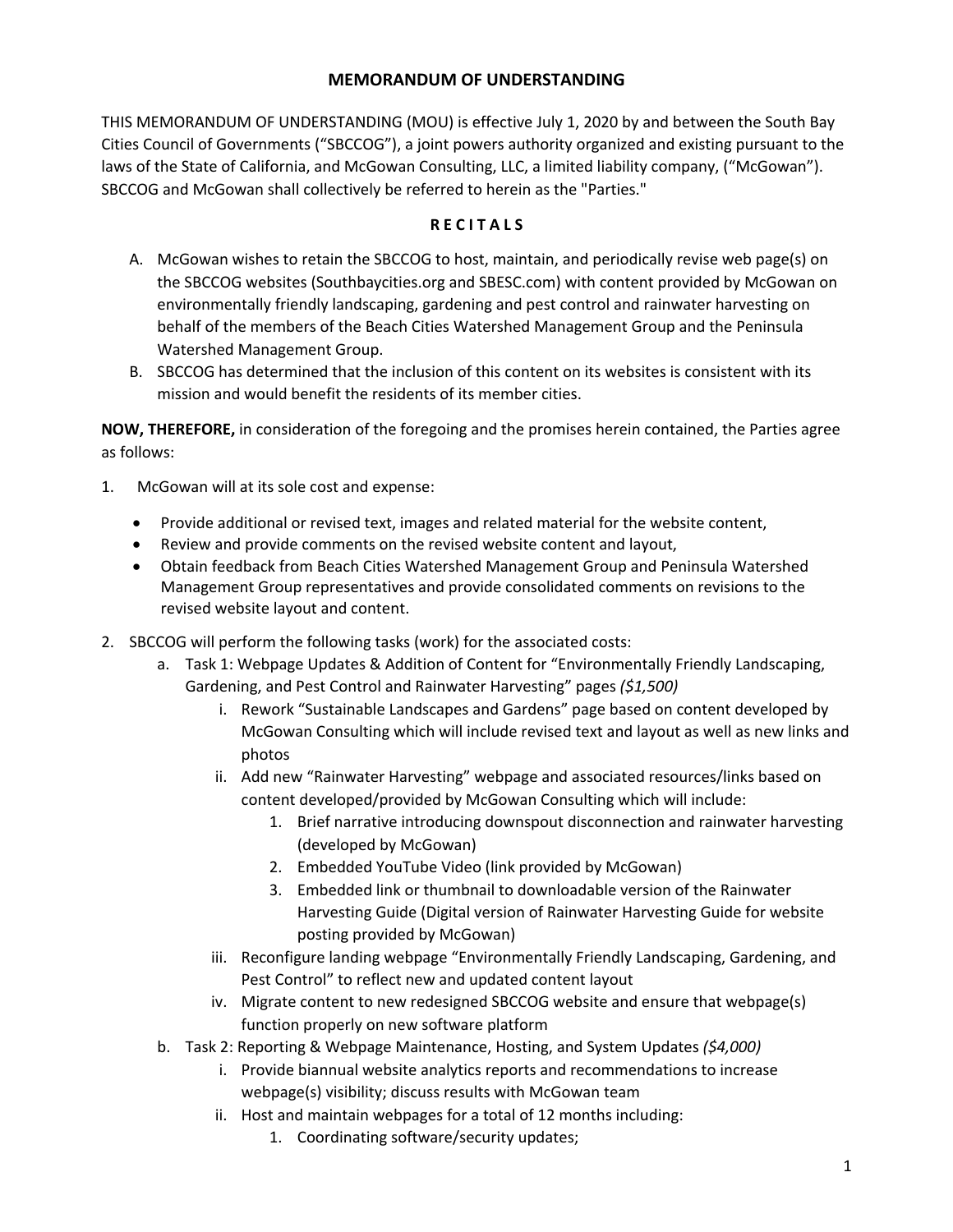- 2. Maintaining landing webpage link to SBCCOG and SBESC landing pages;
- 3. Ensure ongoing content maintenance, e.g., replacing photos or making minor text revisions, as requested by McGowan Consulting;
- 4. Fixing minor issues such as broken links on a quarterly basis or as discovered in the existing pages; and
- 5. Coordinating with McGowan regarding webpage content and layout.
- 3. McGowan agrees to pay the SBCCOG a total amount not to exceed \$5,500 for performing the work as described in Section 2 including website hosting and maintenance for a 12-month period commencing July 1, 2020 and concluding on June 30, 2021. The Parties may amend the terms of the contract to include additional services or to extend the term beyond this 12-month period.
- 4. SBCCOG will submit invoices in two annual installments, each in the amount of \$2,750 for a total not to exceed \$5,500 in accordance with the tasks and costs described in Section 2. The first invoice will be submitted on or before November 30, 2020, and the second invoice will be submitted on or before May 30, 2021. McGowan agrees to pay SBCCOG the amount due within thirty (30) days of presentation of an invoice.
- 5. SBCCOG and McGowan agree that neither is an employee of the other and that each shall provide worker's compensation insurance for its own employees to the extent required by California law.
- 6. The obligations of McGowan under this MOU shall not be assigned or subcontracted, nor shall the rights be delegated without prior written approval of the SBCCOG Executive Director.
- 7. The obligations of SBCCOG under this MOU shall not be assigned or subcontracted, nor shall the rights be delegated without prior written approval of McGowan Consulting Principal/Owner.
- 8. Indemnification, Hold Harmless, and Duty to Defend.
	- a. Each party will indemnify, defend and hold harmless the other, and their respective officers, employees, agents, successors and assigns, from and against any and all claims, damages, liabilities, losses, and costs and expenses, including reasonable attorneys' fees and costs, arising out of the party's negligent or wrongful performance of this agreement or any alleged or actual breach of the agreement.
- 9. Each party shall fully comply with the workers' compensation law regarding employees.
	- a. Minimum Scope and Limits of Insurance. SBCCOG shall procure and at all times during the term of this MOU carry, maintain, and keep in full force and effect, insurance as follows:
		- i. Commercial General Liability Insurance with a minimum limit of \$2,000,000.00 per occurrence for bodily injury, personal injury and property damage and a general aggregate limit of \$2,000,000.00 per project or location. If SBCCOG is a limited liability company, the commercial general liability coverage shall be amended so that SBCCOG and its managers, affiliates, employees, agents and other persons necessary or incidental to its operation are insureds.
		- ii. Automobile Liability Insurance for any owned, non-owned or hired vehicle used in connection with the performance of this MOU with a combined single limit of \$2,000,000.00 per accident for bodily injury and property damage. If SBCCOG does not use any owned, non-owned or hired vehicles in the performance of Services under this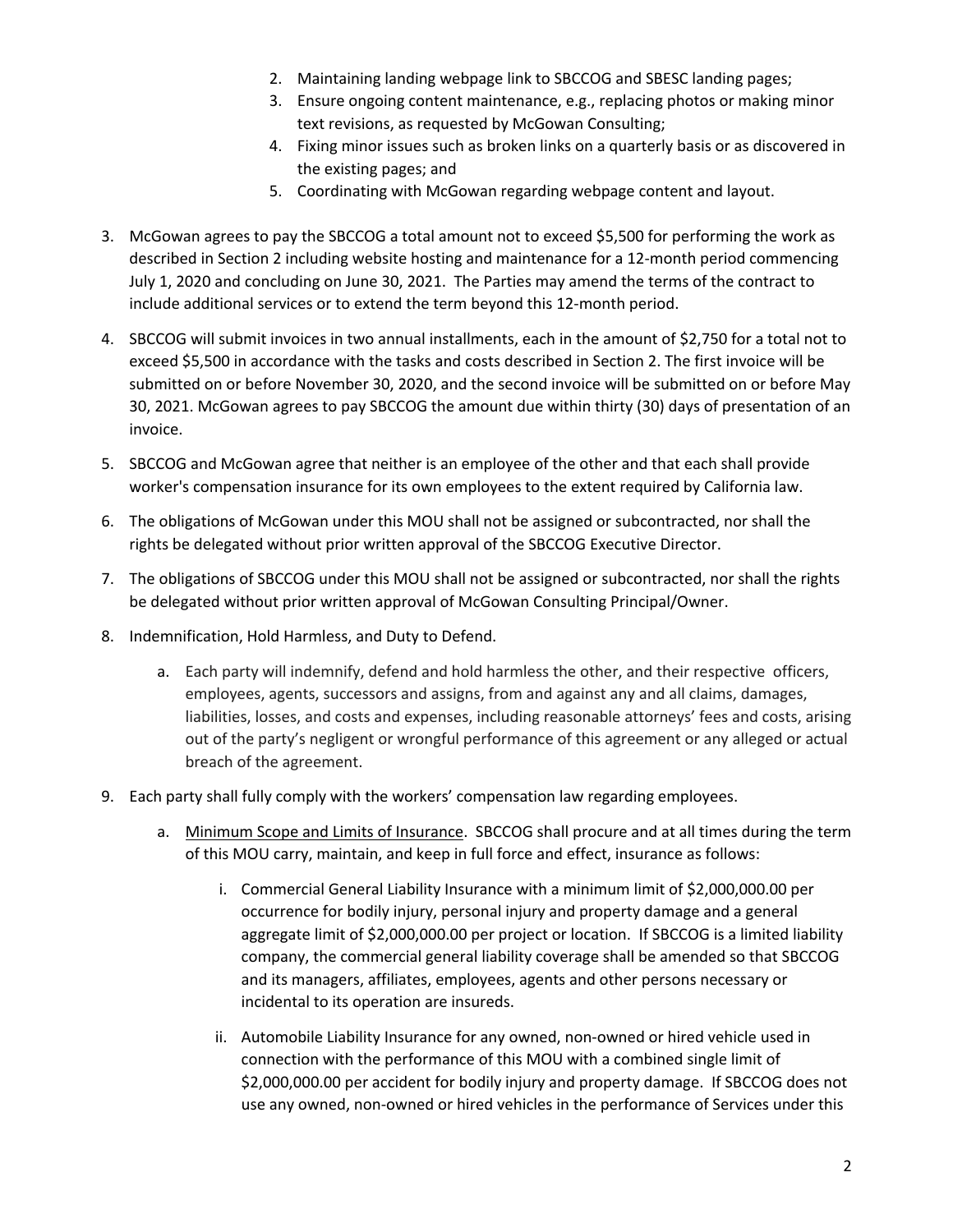MOU, SBCCOG shall obtain a non-owned auto endorsement to the Commercial General Liability policy required under subparagraph A.1) of this Section.

- iii. Workers' Compensation Insurance as required by the State of California and Employer's Liability Insurance with a minimum limit of \$1,000,000.00 per accident for bodily injury or disease.
- b. Acceptability of Insurers. The insurance policies required under this Section shall be issued by an insurer admitted to write insurance in the State of California with a rating of A:VII or better in the latest edition of the A.M. Best Insurance Rating Guide. Self-insurance shall not be considered to comply with the insurance requirements under this Section.
- c. Additional Insured. The commercial general and automobile liability policies shall contain an endorsement naming McGowan and the members of the Beach Cities Watershed Management Group and the Peninsula Watershed Management Group as additional insureds. This provision shall also apply to any excess/umbrella liability policies.
- d. Primary and Non-Contributing. The insurance policies required under this Section shall apply on a primary non-contributing basis in relation to any other insurance or self-insurance available to City. Any insurance or self-insurance maintained by City, its elected and appointed officials, officers, employees, agents or volunteers, shall be in excess of SBCCOG's insurance and shall not contribute with it.
- e. SBCCOG's Waiver of Subrogation. The insurance policies required under this Section shall not prohibit SBCCOG and SBCCOG's employees, agents or subcontractors from waiving the right of subrogation prior to a loss. SBCCOG hereby waives all rights of subrogation against City.
- f. Deductibles and Self-Insured Retentions. Any deductibles or self-insured retentions must be declared to and approved by McGowan.
- g. Cancellations or Modifications to Coverage. SBCCOG shall not cancel, reduce or otherwise modify the insurance policies required by this Section during the term of this MOU. The commercial general and automobile liability policies required under this MOU shall be endorsed to state that should the issuing insurer cancel the policy before the expiration date, the issuing insurer will endeavor to mail 30 days' prior written notice to McGowan. If any insurance policy required under this Section is canceled or reduced in coverage or limits, SBCCOG shall, within two Business Days of notice from the insurer, phone, email or notify McGowan via certified mail, return receipt requested, of the cancellation of or changes to the policy.
- h. Evidence of Insurance. Prior to the performance of Services under this MOU, SBCCOG shall furnish McGowan with a certificate or certificates of insurance and all original endorsements evidencing and effecting the coverages required under this Section. The endorsements are subject to McGowan and the members of the Beach Cities Watershed Management Group and the Peninsula Watershed Management Group's approval. SBCCOG may provide complete, certified copies of all required insurance policies to City. SBCCOG shall maintain current endorsements on file with McGowan. SBCCOG shall provide proof to McGowan that insurance policies expiring during the term of this MOU have been renewed or replaced with other policies providing at least the same coverage.
- i. Indemnity Requirements not Limiting. Procurement of insurance by SBCCOG shall not be construed as a limitation of SBCCOG's liability or as full performance of SBCCOG's duty to